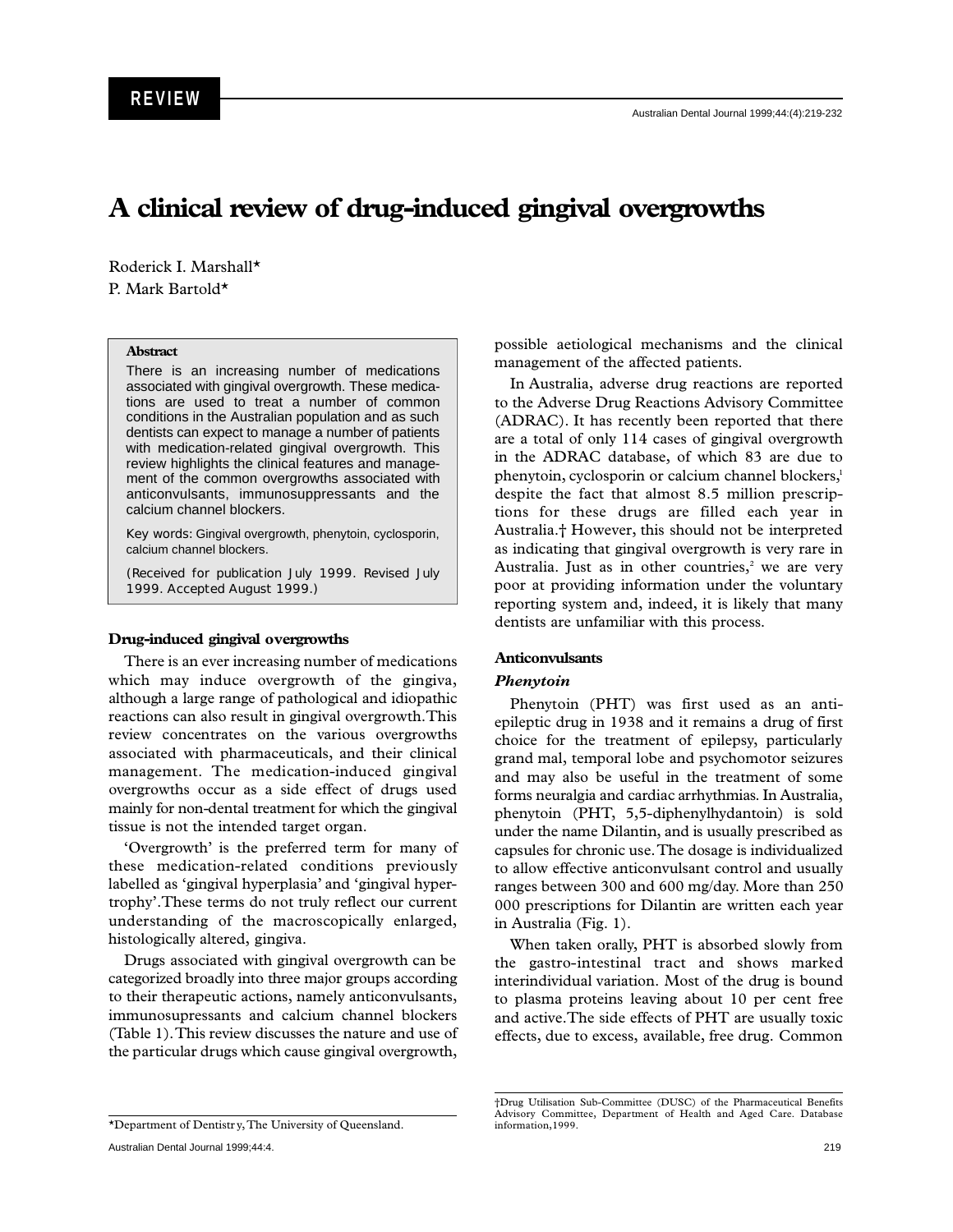| Table 1. Drugs commonly associated with      |
|----------------------------------------------|
| gingival overgrowth, by class and Australian |
| brand names                                  |

| Category                 | Drugs                         | <b>Brand names</b>           |
|--------------------------|-------------------------------|------------------------------|
| Anticonvulsants          | Phenytoin<br>Sodium valproate | Dilantin<br>Epilim<br>Valpro |
|                          | Phenobarbitone<br>Vigabatrin  | Phenobarbitone<br>Sabril     |
| Immunosuppressants       | Cyclosporin                   | Neoral<br>Sandimmun          |
| Calcium channel blockers |                               |                              |
| Dihydropyridines         | Nifedipine                    | Adalat                       |
|                          |                               | Adapine                      |
|                          |                               | Nifecard                     |
|                          |                               | Nifehexal                    |
|                          |                               | Nvefax                       |
|                          | Felodipine                    | Agon                         |
|                          |                               | Felodur                      |
|                          |                               | Plendil                      |
|                          | Amlodipine                    | Norvasc                      |
| Phenylalkylamine         | Verapamil                     | Anpec                        |
|                          |                               | Cordilox                     |
|                          |                               | Isoptin                      |
|                          |                               | Veracaps                     |
|                          |                               | Verahexal                    |
| Benzothiazepine          | Diltiazem                     | Auscard                      |
|                          |                               | Cardcal                      |
|                          |                               | Cardizem                     |
|                          |                               | Coras                        |
|                          |                               | Diltahexal                   |
|                          |                               | Diltiamax                    |
|                          |                               | Dilzem                       |

adverse reactions include ataxia, tremor, nystagmus and diplopia.

#### *Gingival overgrowth*

The first reported cases of gingival overgrowth as a result of PHT therapy appeared soon after the drug was introduced.<sup>3</sup> The gingival overgrowth usually begins as a diffuse swelling of the interdental papillae, which enlarge and coalesce, leaving a nodular appearance. Figure 2a shows phenytoininduced gingival overgrowth compared with other drug-induced gingival overgrowths (Fig. 2b-2f).

The reported incidence of gingival overgrowth varies widely from 0-100 per cent and this variation can be attributed, in part, to medically versus dentally trained personnel and differing indices of overgrowth. Clinically significant overgrowth is estimated to occur in half of all patients taking PHT.<sup>4</sup> However, a more recent study found clinically significant overgrowth in only 13 per cent of epileptic patients in a general medical practice.<sup>5</sup> It has been suggested that earlier high prevalence figures may be due to a focus on institutionalized and/or hospital neurology out-patient populations.<sup>6</sup> The incidence and severity of overgrowth is greatest on the labial surfaces of the maxillary and mandibular anterior teeth. Figure 3a shows a variation in the clinical appearance of phenytoin-induced gingival overgrowth compared with other variations of drug-induced gingival

overgrowths (Fig. 3b-3f). Some case reports have described overgrowth of edentulous ridges<sup>7,8</sup> although it is thought that candidal infection may play a part in the aetiology of some cases.7

#### *Dosage*

While it is obvious that some minimal concentration (or dose) of PHT is required to cause gingival overgrowth,the incidence and severity do not appear to be directly related to the pharmacodynamics of the drug. Even subtherapeutic serum levels of PHT have been associated with gingival overgrowth.<sup>9</sup>

The situation is further complicated as many patients receive more than one anticonvulsant drug and this usually alters the pharmacodynamics of PHT, making the elucidation of dosage more complex. There are conflicting results with regard to the relationship between severity of overgrowth and daily dose. Some authors relate a positive correlation $10,11$  but most have not found this association to be significant.<sup>9</sup>

#### *Oral hygiene*

The association between plaque and gingival overgrowth raises a 'chicken or egg first' question. Overgrown tissue tends to aid plaque accumulation and prevents removal, thus leading to gingival inflammation. Longitudinal studies seem to indicate a role for poor oral hygiene on the severity of overgrowth $11, 12$  and some plaque control studies have shown almost complete prevention or reduced severity of overgrowth.<sup>13,14</sup>

#### *Possible pathogenesis*

To date there is no definitive explanation of how PHT induces gingival overgrowth. It is intriguing that not all patients taking phenytoin (even those



**Fig. 1.** – Estimated number of prescriptions for phenytoin in Australia this decade (excluding use in public hospitals).†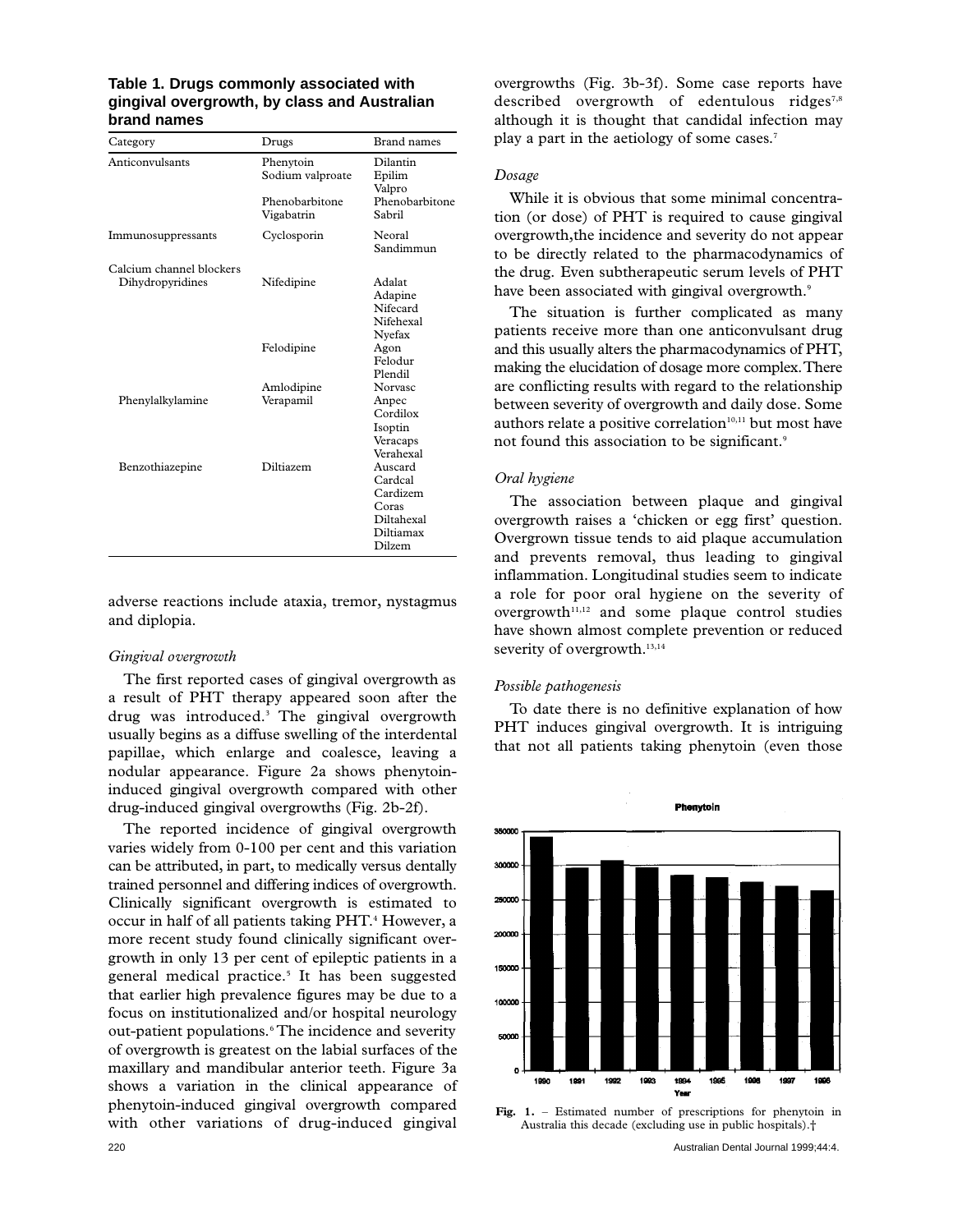

**Fig.2.** – Examples of common medication-induced gingival overgrowth.  $(a)$  Phenytoin-associated gingival overgrowth.

- (b) Cyclosporin-associated gingival overgrowth.
- (c) Nifedipine-associated gingival overgrowth.
- (d) Verapamil-associated gingival overgrowth.
- (e) Diltiazem-associatedgingival overgrowth.
- (f) Felodipine-associated gingival overgrowth.

taking high dosages,with and without inflammation) develop gingival overgrowth.

Most theories of pathogenesis have centred on the gingival fibroblast and its interaction with phenytoin and/or its metabolites.<sup>15</sup> It has been suggested that PHT selects for a subpopulation of fibroblasts that have increased protein synthesis and collagen production.16 However, it was concluded that the lesion 'represents neither hypertrophy, hyperplasia nor

Australian Dental Journal 1999;44:4. 221

fibrosis'; it is just an overgrowth of apparently normal cell and fibre composition.<sup>17</sup> Others have suggested a role for a lack of collagen breakdown, 18,19 or a decrease in the volume of the collagenous matrix due to an increase in the non-collagenous component.<sup>20,21</sup> A number of authors have postulated a role for intracellular calcium  $(Ca^{+})$  in the pathogenesis of the gingival overgrowth.22,23 PHT has been reported *in vitro* to increase the release of various growth factors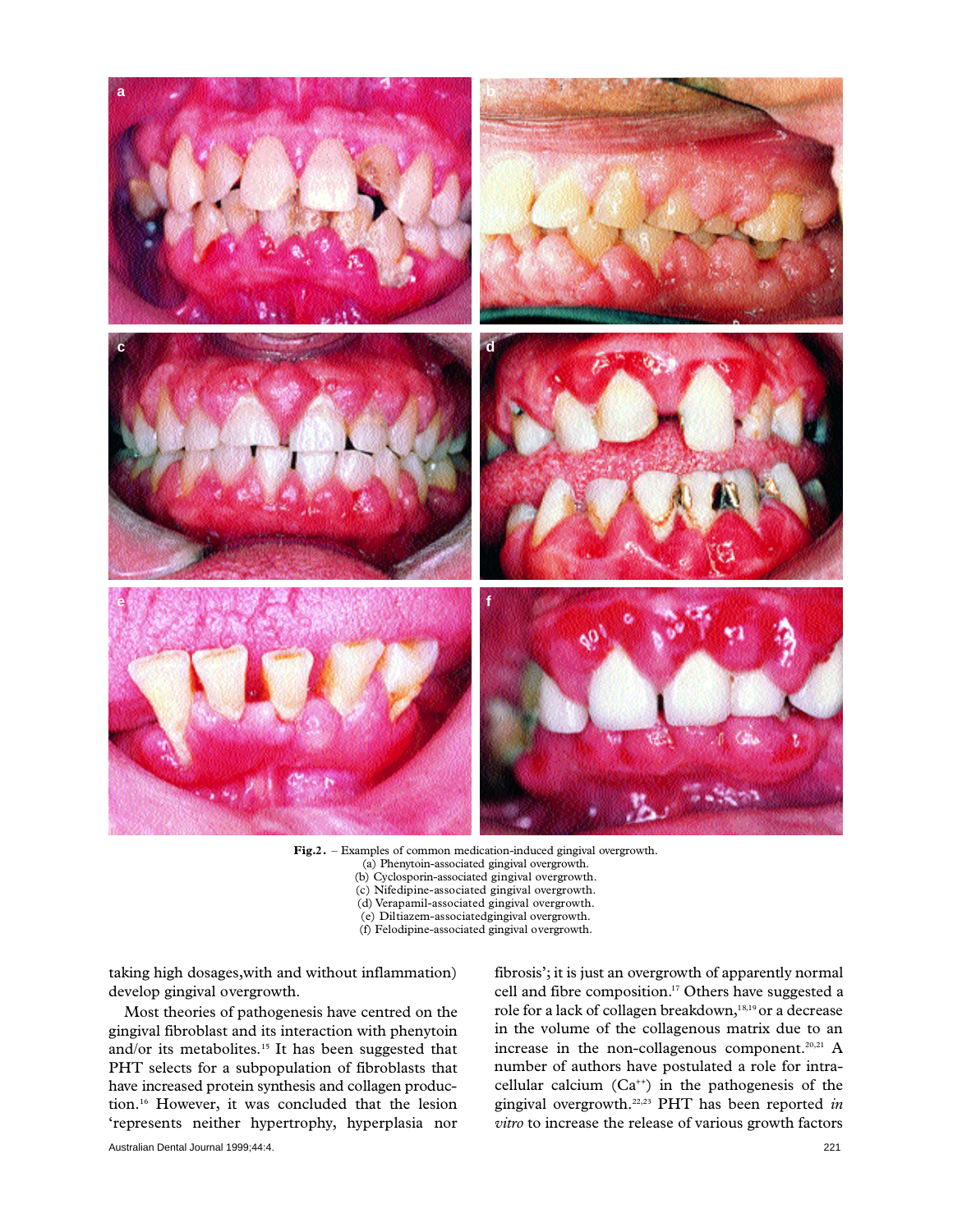

**Fig. 3.** – Examples of the variation in clinical appearance of gingival overgrowth associated with:

- (a) Phenytoin. (b) Nifedipine.
- (c) Nifedipine.
- (d) Nifedipine.
- (e) Verapamil.
- (f) Diltiazem.

and cytokines which may promote connective tissue growth.24-26

A role for relative folate deficiency has also been investigated but has not been a consistent finding.<sup>27,28</sup> Other possible aetiologic factors include relative immunosupression, decreased adrenocortico-tropic hormone (ACTH) production and cellular damage from PHT metabolites, but these have received little support.<sup>29</sup>

## *Sodium valproate*

Gingival overgrowth following sodium valproate administration is rare in adult patients.<sup>30</sup> There have been only two reported cases of gingival overgrowth following sodium valproate therapy and these most likely represent idiosyncratic hypersensitivities rather than variants of the PHT-like overgrowth.The first involved a 15 month old child $31$  and the second a 15 year old child.<sup>32</sup> In the latter case, gingival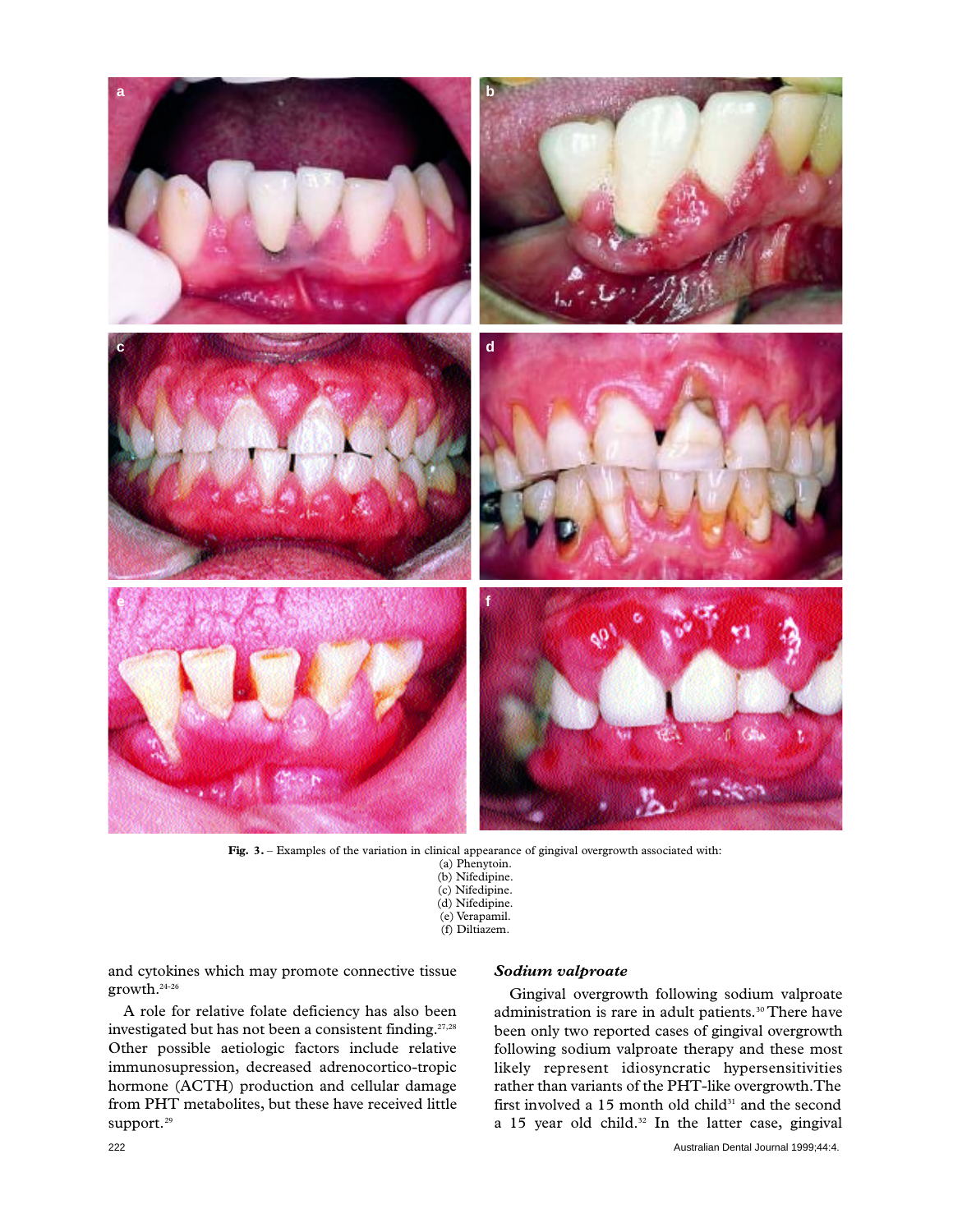overgrowth was observed 18 months after initiating drug treatment (600 mg/day) and regressed within three months of stopping the therapy. (This individual had never received PHT.)

#### *Phenobarbitone*

Most reported cases of phenobarbitone-induced gingival overgrowth have been poorly documented, however, a recent description of two cases of monotherapy with phenobarbitone is much more precise.<sup>33</sup> In both cases the patients were profoundly mentally retarded teenage males who had received phenobarbitone for most of their lives. The gingivae were enlarged uniformly without lobulation of the interdental papillae and the overgrowth was more severe in the posterior regions compared with the anterior, which is contrary to most other medication-induced gingival overgrowth. The histological and clinical appearance was similar to familial forms of gingival fibromatosis and, although there was no family history in these cases, it is possible that the gingival signs are part of a syndrome and the phenobarbitone therapy just happens to be common to both. The cases responded well to surgical excision and good oral hy giene appeared to prevent recurrence at six months.

#### *Vigabatrin*

Recently a single case report was published of gingival overgrowth attributed to vigabatrin therapy. Vigabatrin is a relatively new anticonvulasant drug, which acts as a selective, irreversible inhibitor of the acid transaminase of gamma-aminobutyric acid  $(GABA)$  which is the primary inhibitory neurotransmitter in the brain. The gingival overgrowth was first noted two months after initiating vigabatrin therapy and histological examination revealed epithelial thickening with elongated rete pegs and moderately dense foci of chronic inflammatory cells in the connective tissue.The gingival overgrowth did not respond to conservative periodontal therapy and it recurred following gingivectomy.<sup>34</sup> There appears to be no other reports of this form of overgrowth, so it possible that this reaction was an idiosyncratic hypersensitivity.

#### **Immunosuppressants**

#### *Cyclosporin*

Cyclosporin (Cs) has been used almost universally in the prevention of organ transplant rejection. Since its initial use in renal transplant recipients<sup>35</sup> it has been used effectively alone and in combination with other immunosuppressant drugs and has been used to prevent rejection in hepatic, pancreatic, bone marrow, cardiac and lung transplants, as well as in the management of a number of autoimmune conditions such as rheumatoid arthritis.

Australian Dental Journal 1999;44:4. 223

Cs absorption from the gut is quite variable and bio-availability and time to peak serum concentration varies greatly between individuals. In Australia many patients now receive a new micro-emulsion of Cs (Neoral), designed to give better absorption, and it is expected to eventually supersede the old formulation. The use of Cs continues to increase in Australia (Fig. 4). It is usually prescribed as a capsule or oral solution for long-term use.The drug is bound mostly to both cells and lipoproteins with approximately 5 per cent free in the plasma. Common adverse reactions include nephrotoxicity, hypertension, hepatotoxicity and neurotoxicity. The oral side effects of Cs include the rare lingual fungiform papillae hypertrophy (LFPH) and gingival overgrowth.<sup>36,37</sup>

#### *Gingival overgrowth*

Gingival overgrowth was first noticed with Cs therapy in the initial human trials of the drug<sup>36,38</sup> but was described in the dental literature in 1983 by both Rateitschak-Plüss and coworkers<sup>37</sup> and Wysocki *et al*. <sup>39</sup> Cs gingival overgrowth is clinically indistinguishable from that associated with PHT. The overgrowth, which normally begins at the interdental papillae, is more common in the anterior segments of the mouth and on labial surfaces of the teeth (Fig  $2b$ ).<sup>40</sup> Overgrowth is usually confined to the attached gingiva but may extend coronally and interfere with the occlusion, mastication and speech without necessarily altering the underlying periodontium (Fig. 5a, 5b). The incidence of Cs gingival overgrowth ranges from 13 per cent $41$  to 81 per cent.<sup>42</sup> As with PHT overgrowth, the reasons for this range are many and include the nature of the disease being treated, the age of the patient, the method of assessment, the dosage and duration of Cs and additional medications.<sup>43</sup> Cs overgrowth



**Fig.4.** – Estimated number and cost of prescriptions for cyclosporin in Australia,1994-99.†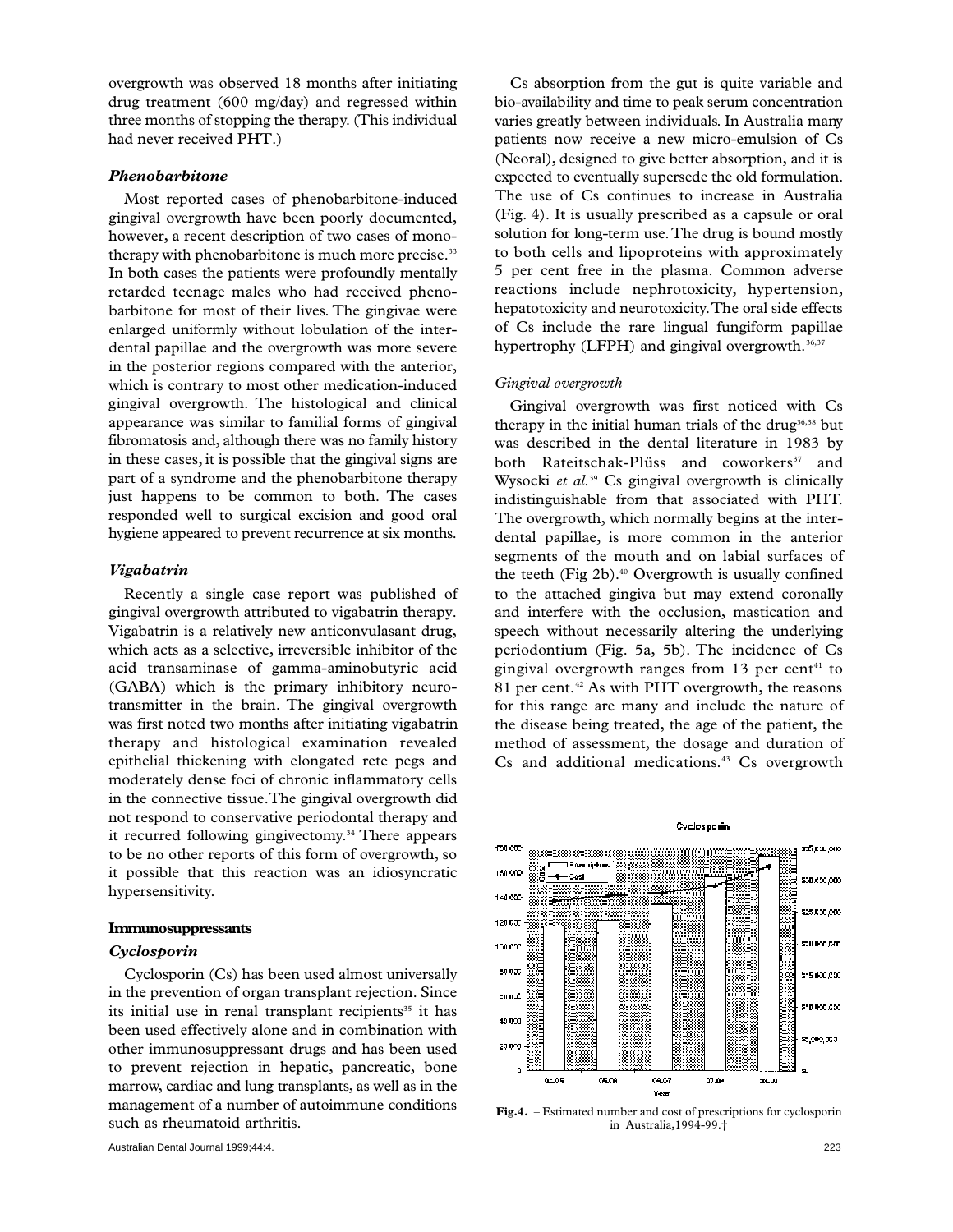

**Fig. 5.** – Examples of the variation in clinical appearance of cyclosporin-induced gingival overgrowth. (a) Gross overgrowth covering almost 100 per cent of the teeth. (b) Radiographic appearance of the patient in (a). Note the absence of any significant bone loss. (c) Mild overgrowth. (d) Inflamed moderate overgrowth. (e) Mildly inflamed and fibrotic overgrowth. (f) Fibrotic overgrowth.

has not been described in edentulous patients.<sup>42</sup> The severity of overgrowth may range from none to a very mild swelling of the interdental papilla, to marked excess gingiva covering at least threequarters of the tooth (affecting 17 per cent of patients) $44$  (Fig. 5c-5f).

While it appears that some patients are more susceptible to gingival overgrowth than others, the relationship to drug dosage and serum concentration

is contentious. Plasma and salivary concentrations, plaque and gingival indices have all been correlated to the severity of overgrowth but there is wide individual variation. Whole saliva concentrations of Cs are higher in patients taking the liquid form of the drug compared with the capsule form,<sup>45</sup> but salivary concentrations correlate poorly with blood levels. Gingival overgrowth is thought to develop in patients within three months of taking Cs.<sup>46</sup>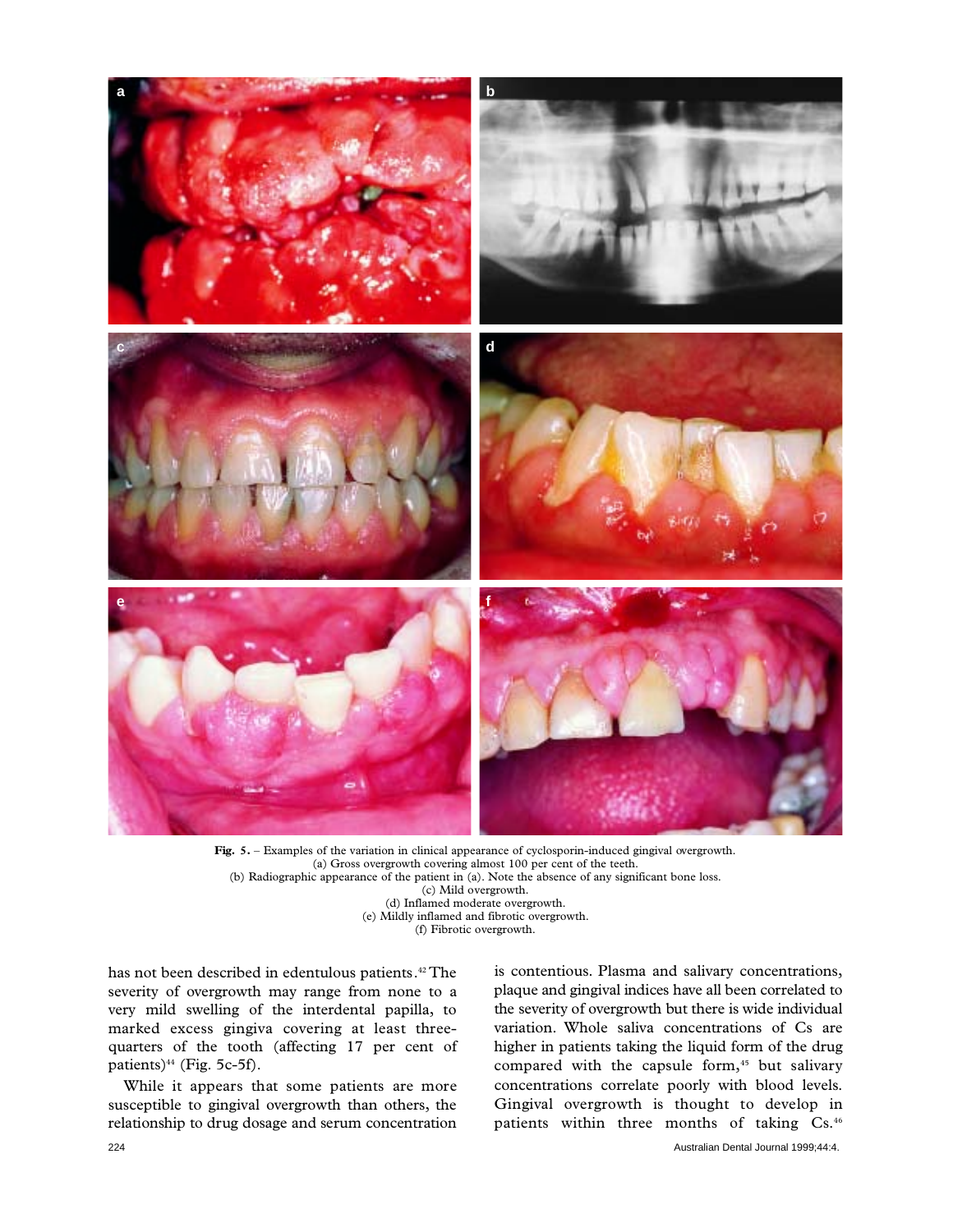



Fig. 6. - (a) Estimated number of prescriptions for selected calcium channel blockers in Australia this decade (excluding use in public hospitals).<sup>†</sup> (b) Estimated number of prescriptions for calcium channel blockers associated with gingival overgrowth in Australia this decade (excluding use in public hospitals).†

However, others have reported overgrowth only in patients taking Cs for more than three months.<sup>39</sup> A randomized placebo controlled study<sup>47</sup> found that patients with gingival overgrowth were significantly younger than those without overgrowth.This finding was in agreement with others<sup>44,48</sup> and is consistent with anecdotal reports. A recent report in children indicated a 100 per cent prevalence of overgrowth in subjects taking Cs for longer than three months.<sup>49</sup>

#### *Oral hygiene*

The role of plaque in Cs-induced gingival overgrowth is uncertain. It has been shown that oral Cs can concentrate locally in plaque,<sup>50</sup> however, an intensive course of plaque control and removal of gingival irritants has been shown to have little effect on the development of gingival overgrowth.<sup>51</sup> In a recent large study the distribution of plaque and gingivitis was unable to fully explain the distribution of gingival overgrowth.52

#### *Possible pathogenesis*

The pathogenesis of gingival overgrowth due to Cs remains enigmatic but, as for PHT, is probably associated with both direct and indirect effects of Cs on fibroblasts and the extracellular components of the lamina propria.53,54 *In vitro* studies of gingival fibroblast responses to Cs have found much variation in their collagenase activity.<sup>55</sup> Up-regulation of collagenolysis in response to Cs has been shown to be due to effects on both collagenase and TIMP (tissue inhibitor of metalloproteinase) levels.

Tissue typing of transplant recipients has shown that HLA B37 positive patients are significantly more likely to show severe gingival overgrowth<sup>56</sup> and conversely HLA DR1 positive patients are less likely to develop gingival overgrowth.<sup>57</sup>

#### **Calcium channel blocker s**

The widespread use of calcium channel blockers (CCBs) began in the 1980s. CCBs are a group of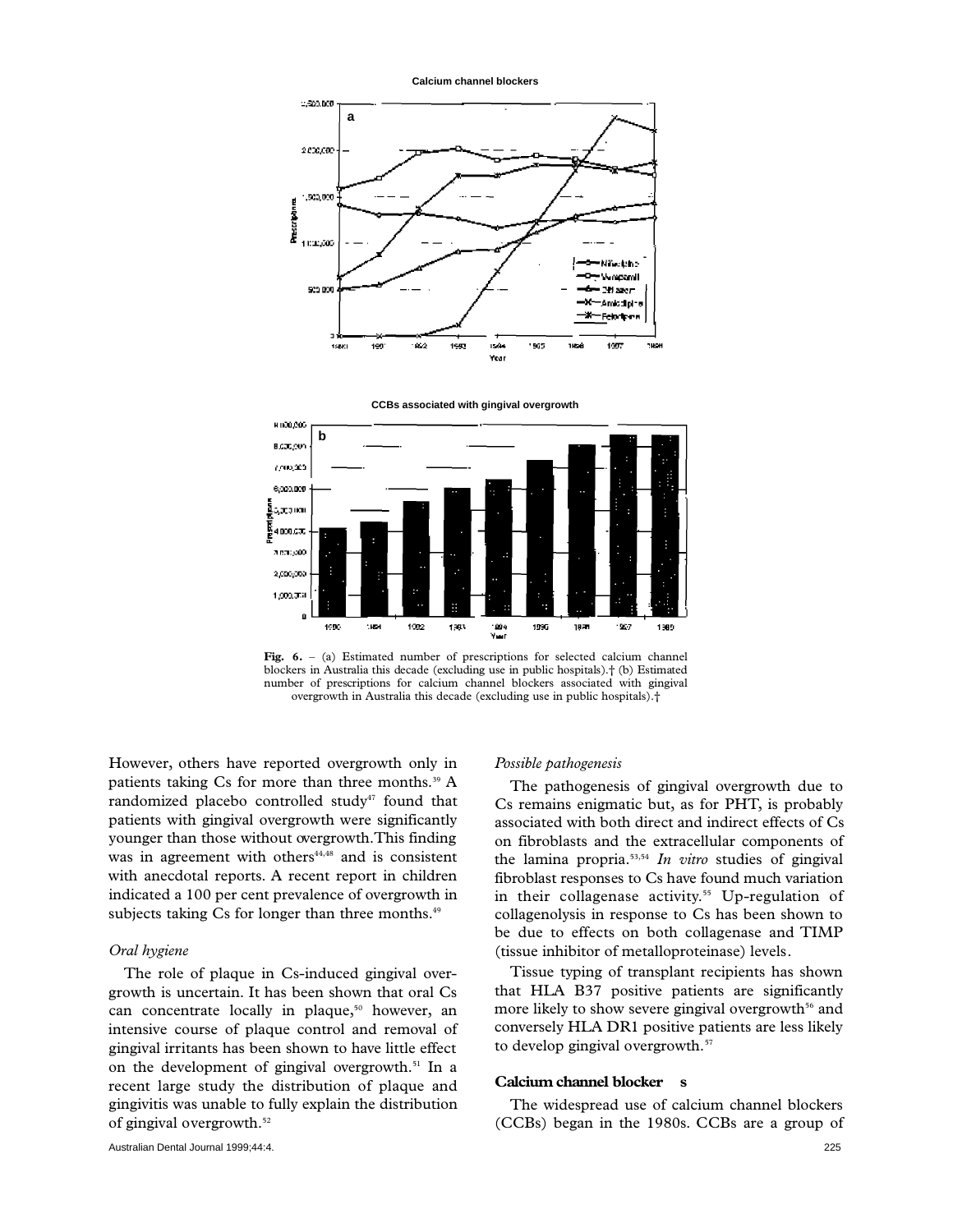drugs which have different chemical structures and actions but are all thought to be agonists of the slow Ca<sup>++</sup> channel into cells. They are used for the treatment of many cardiovascular disorders including angina, hypertension, supraventricular arrhythmias and some forms of acute myocardial infarction.The CCBs are very widely prescribed. A survey of 1645 elderly patients in Australia<sup>58</sup> found almost 18 per cent were taking a CCB‡ and they are considered an antihypertensive of first choice in elderly patients also exhibiting angina or peripheral vascular disease. While the use of some CCBs has remained constant over this decade (Fig. 6a), the total number of prescriptions for CCBs associated with gingival overgrowth continues to rise (Fig. 6b).

The common side effects of CCBs include, headache, dizziness, facial flushing and oedema. Gingival overgrowth was first reported in association with nifedipine in  $1984^{59,60}$  and was soon also described with verapamil<sup>61</sup> and diltiazem<sup>62</sup> usage. A number of other CCBs not available in Australia (nitrendipine and oxodipine) have also been associated with gingival overgrowth.

## *Gingival overgrowth*

## *Nifedipine*

Nifedipine-induced gingival overgrowth (Fig. 2c) has been described by many authors, with a prevalence ranging between 14.7 per cent<sup>63</sup> and 83 per cent.<sup>64</sup> The real prevalence is unknown as it is mostly presented in the literature as case reports. It seems probable that the actual prevalence is toward the lower end of the range as the drug is widely prescribed around the world. A small, controlled (but not randomized) study of 47 patients indicated a prevalence of approximately 20 per cent which the authors considered abnormally high.<sup>65</sup>

A recent large study has reported a prevalence of 43.6 per cent (compared with 4.2 per cent in controls).66 Differing indices of overgrowth, differing populations, dosage and duration of medication are possible explanations for the differences between studies. A single study had shown overgrowth in five cases was associated with higher doses of nifedipine<sup>63</sup> but others have been unable to show any relationship between dose and overgrowth.<sup>66</sup>

It has been reported in one study that nifedipine concentrates in the gingival crevicular fluid up to 90 times the serum concentration and, of the nine patients examined, nifedipine could be found in the crevicular fluid of all five of the patients with gingival overgrowth and two of the 'non-responders'.<sup>67</sup> While a male predominance has been reported<sup>68</sup> it should be remembered that most studies in this area have not been randomized.The variability of the clinical appearance of this gingival overgrowth is probably related to the level of oral hygiene (Fig. 3b-3d).

#### *Verapamil*

Verapamil is a phenylalkylamine derivative CCB. The early reports of gingival overgrowth associated with this drug began in the mid  $1980s^{61}$  (Fig. 2d, 3e). The prevalence of verapamil-induced overgrowth appears to be very low. Miller and Damm could only find three cases in the literature and their review of 5000 dental patients seen over three years found only 24 patients taking verapamil for more than a year. Only one of these patients showed gingival overgrowth.<sup>69</sup>

#### *Diltiazem*

Few cases of overgrowth due to diltiazem appear to have been reported. In one case a patient initially developed overgrowth after 15 days of verapamil therapy.70 Discontinuation of the verapamil led to resolution of the gingival overgrowth but when diltiazem (240 mg/day) was started the overgrowth returned over a period of 24 days, being more prominent around the labial surfaces of anterior teeth (Fig. 2e, 3f).

## *Amlodipine*

Amlodipine is yet another CCB which, unlike other dihydropyridines, has a long half-life (35-50 hours). It has been reported as the cause of gingival overgrowth in three patients and is likely to be a rare condition.<sup>71</sup> A recent small observational study was unable to show an increased prevalence of gingival overgrowth in 150 patients taking amlodipine at 5 mg/day for at least six months.<sup>72</sup> Gingival overgrowth began two to three months after starting the medication at 5-10 mg/day and the authors felt these changes were compounded by the patients' existing periodontal condition.<sup>73</sup> The crevicular fluid concentrations were found to be up to 292 times those found in plasma.

#### *Felodipine*

Only two cases of gingival overgrowth ascribed to felodipine are reported in detail in the literature.<sup>74,75</sup> In both cases the gingival overgrowth began soon after the patients commenced felodipine (Fig. 2f). Given the wide prescription of this drug it is assumed that the prevalence of gingival overgrowth associated with this drug is low.

### *Possible pathogenesis*

#### *Nifedipine*

Little is known about the pathogenesis of the gingival overgrowth associated with this medication.

<sup>‡</sup>Thomson WM. Personal communication.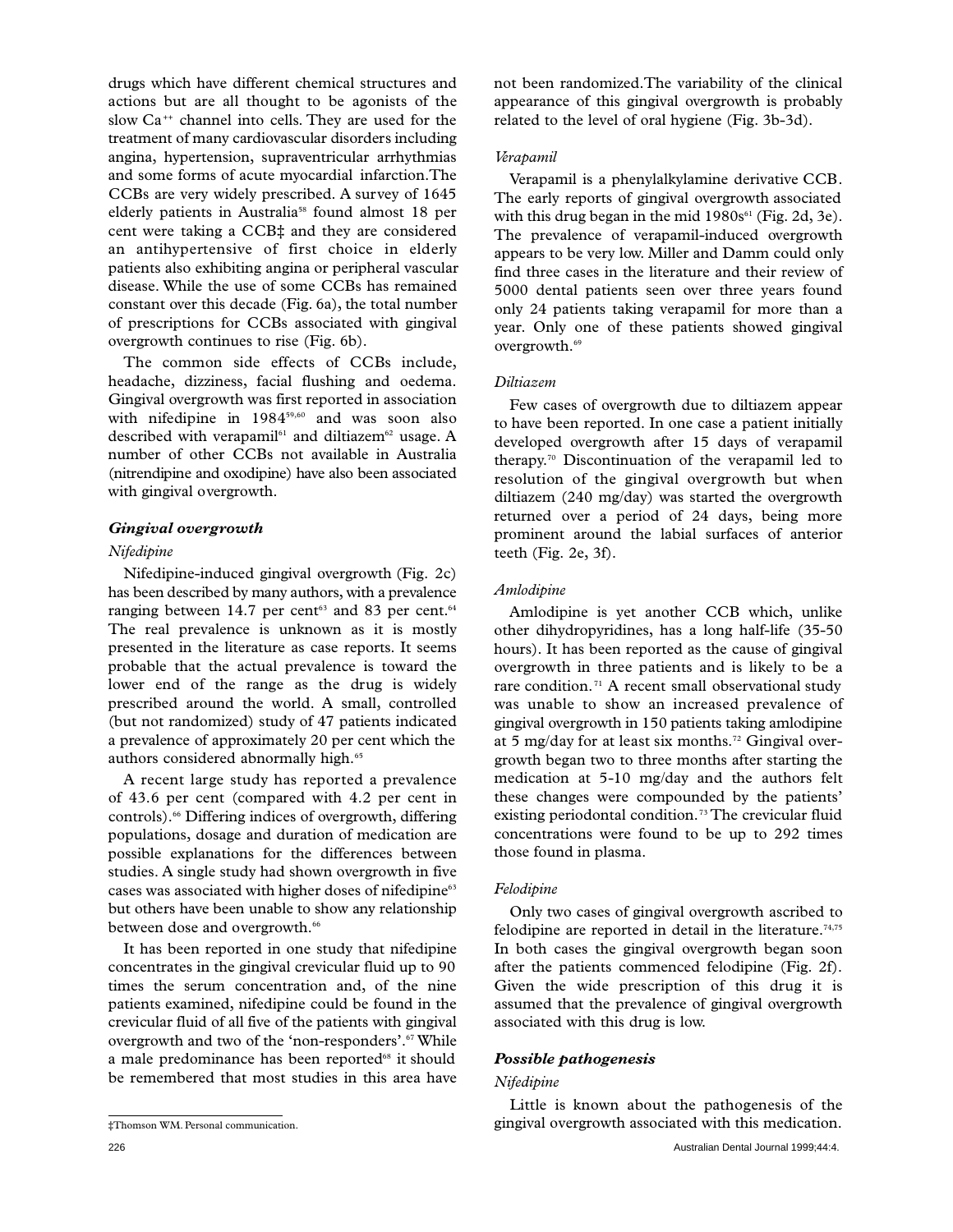It has been speculated that some alteration to Ca<sup>++</sup> metabolism is involved,<sup>63</sup> but others have suggested that nifedipine may act indirectly by stimulating either production of IL-2 by  $T$  cells<sup>76</sup> or metabolites of testosterone.<sup>77</sup> Still other work suggests a role for TGF $\beta$ , bFGF and heparan sulphate glycosaminoglycan.<sup>78</sup>

Regrettably, none of these theories explain why only some patients develop nifedipine gingival overgrowth. It seems possible that a number of mechanisms could act synergistically to produce the overgrowth.

#### *Verapamil*

It has been postulated that the apparent lack of potency of verapamil in causing gingival overgrowth may be due to its more complex mechanism of action. In a manner akin to Cs gingival overgrowth it has been suggested that verapamil may select for a subpopulation of fibroblasts, thus altering the balance of regeneration and degradation. Most cases were associated with high doses (480 mg/day) of verapamil, including two cases reported recently in children, who only experienced the overgrowth after their daily dose was increased.<sup>79</sup>

### *Diltiazem,amlodipine, felodipine*

Because of the paucity of reports of gingival overgrowth associated with these drugs there has been little speculation of the possible pathogenesis other than to say that it is likely to be similar to the other calcium channel blockers.

## **Other drugs**

#### *Erythromycin*

A single case of gingival overgrowth has been associated with the use of erythromycin in a young boy.80 The condition resolved on withdrawal of the drug and returned upon repeat challenge. The authors were unable to suggest any possible mechanism for the phenomenon.

#### **Treatment**

#### *Drug substitution*

One of the foundations of treatment of all druginduced gingival overgrowths is drug substitution. Substitution of PHT with a different anticonvulsant drug has long been advocated as treatment of gingival overgrowth.The feasibility of drug substitution has increased in recent times with the addition a new generation of anticonvulsant drugs such as vigabatrin (Sabril), lomatrigine (Lamictal), gabapentin (Neurontin), sulthiame (Ospolot) and topiramate (Topamax). Reduction of gingival overgrowth after withdrawal of PHT has been reported<sup>81</sup> and complete regression after six months has been described in a small group of children.<sup>82</sup>

Reduction in the dose of Cs has been shown to be beneficial,<sup>83</sup> however, the nature of organ transplants often means that alternative therapy or dose reduction is not available. Some patients can use more conventional immunosuppressants such as steroids and azothioprine but survival rates are not as good. New immunosuppressants such as tacrolimus (FK506) (Prograf), rapamycin and mycophenolate mofetil (MMF) (CellCept) may offer some hope, as to date these have not been reported in association with gingival overgrowth. Recent case reports indicate 'improvement' in gingival overgrowth when patients were changed to tacrolimus therapy.<sup>84</sup>

Withdrawal and substitution of the drug along with improved oral hygiene has been successful in many cases of nifedipine gingival overgrowth.<sup>85,86</sup> Unfortunately, not all cases respond to this treatment, particularly patients with long-standing overgrowth.68 In a similar manner, drug substitution has been effective in some cases of gingival overgrowth due to verapamil,<sup>61,79</sup> amlodipine<sup>73</sup> and felodipine.<sup>75</sup>

It should be remembered that the conditions for which patients are taking these drugs can be very difficult to control and physicians may be very reluctant to modify an effective drug regime 'just for the gums'. Thus, while it is worth asking if drug substitution is possible, the dentist should understand that a negative response is not necessarily a disregard for the gingival problem, but rather a concern for the debilitating effects of the underlying condition.

## *Oral hygiene*

Although the role of plaque has not been clearly defined in most medication-induced gingival overgrowth, there is no doubt that the resulting gingival inflammation can contribute an additional level of enlargement due to oedema, regardless of any initiating or contributing effect it may have on gingival overgrowth. Control of this inflammatory component of the gingival overgrowth, while important in itself, also aids in determining if surgical reduction is necessary and, additionally, allows for a less haemorrhagic field in any subsequent surgical intervention.

A programme of intense oral hygiene failed to prevent the onset of Cs-induced gingival overgrowth<sup>46</sup> nor was it particularly effective at reducing existing overgrowth, $42$  but was of some benefit for general periodontal health,as expected. Chlorhexidine (0.12 per cent) mouthrinse has been reported to reverse recurrent Cs overgrowth following gingivectomy $87$ and a study in rats indicates it may have a role in limiting but not preventing gingival overgrowth,<sup>88</sup> however, the side effects of long-term chlorhexidine have to be considered. Pernu and others<sup>89</sup> have shown that gingival bleeding increases the relative risk of gingival overgrowth in patients taking Cs.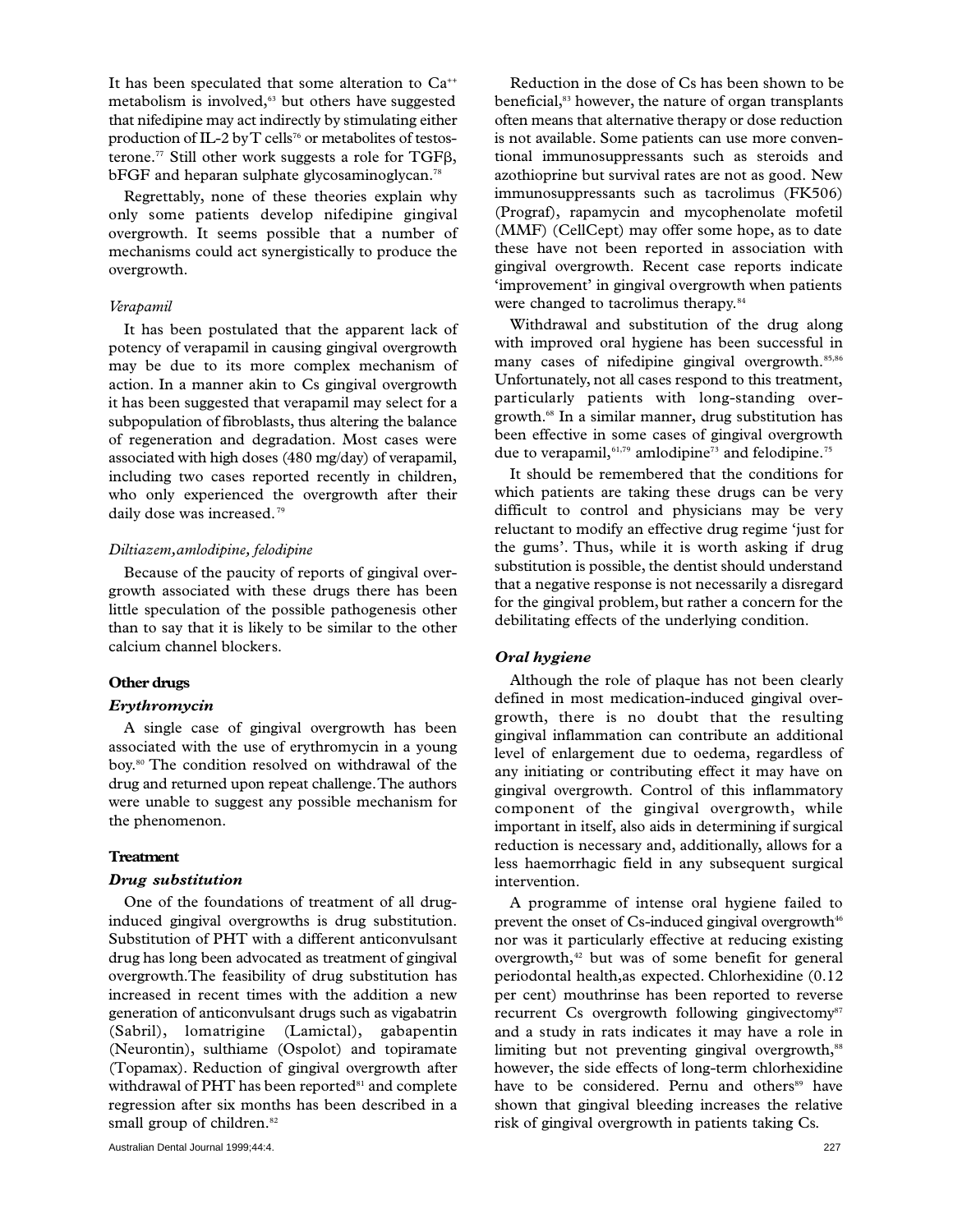

**Fig. 7.** – Treatment of gingival overgrowth. (a) Nifedipine-associated gingival overgrowth, subsequently treated with conservative plaque control. (b) Same patient as (a), following treatment. (c) Cyclosporin- and nifedipine-associated gingival overgrowth in a renal transplant patient. (d) Same patient as (c) after combined external and internal bevel gingivectomy. (e) Postoperative appearance,one week following surgical treatment in (d). (f) Three month postoperative appearance after (d). Note evidence of overgrowth recurrence and less than ideal plaque control.

Patients receiving nifedipine do not respond to conventional treatment as well as patients not taking the drug.<sup>90</sup> The role of plaque in nifedipine-induced gingival overgrowth is uncertain as no convincing longitudinal studies have investigated its role. Some role can be inferred from a case study<sup>91</sup> where improvement in oral hygiene together with thorough scaling resulted in significant reduction in gingival overgrowth without substitution of the drug (Fig. 7a,7b).This is

in contrast to others $92,93$  who found that conservative scaling and improved oral hygiene was unable to limit the overgrowth.

It is difficult to draw conclusions regarding the role of plaque in verapamil gingival overgrowth.Two of the reported cases<sup>69,94</sup> had significant levels of plaque but many patients taking verapamil have high levels of plaque and no overgrowth. Good oral hygiene failed to reduce such overgrowth reported in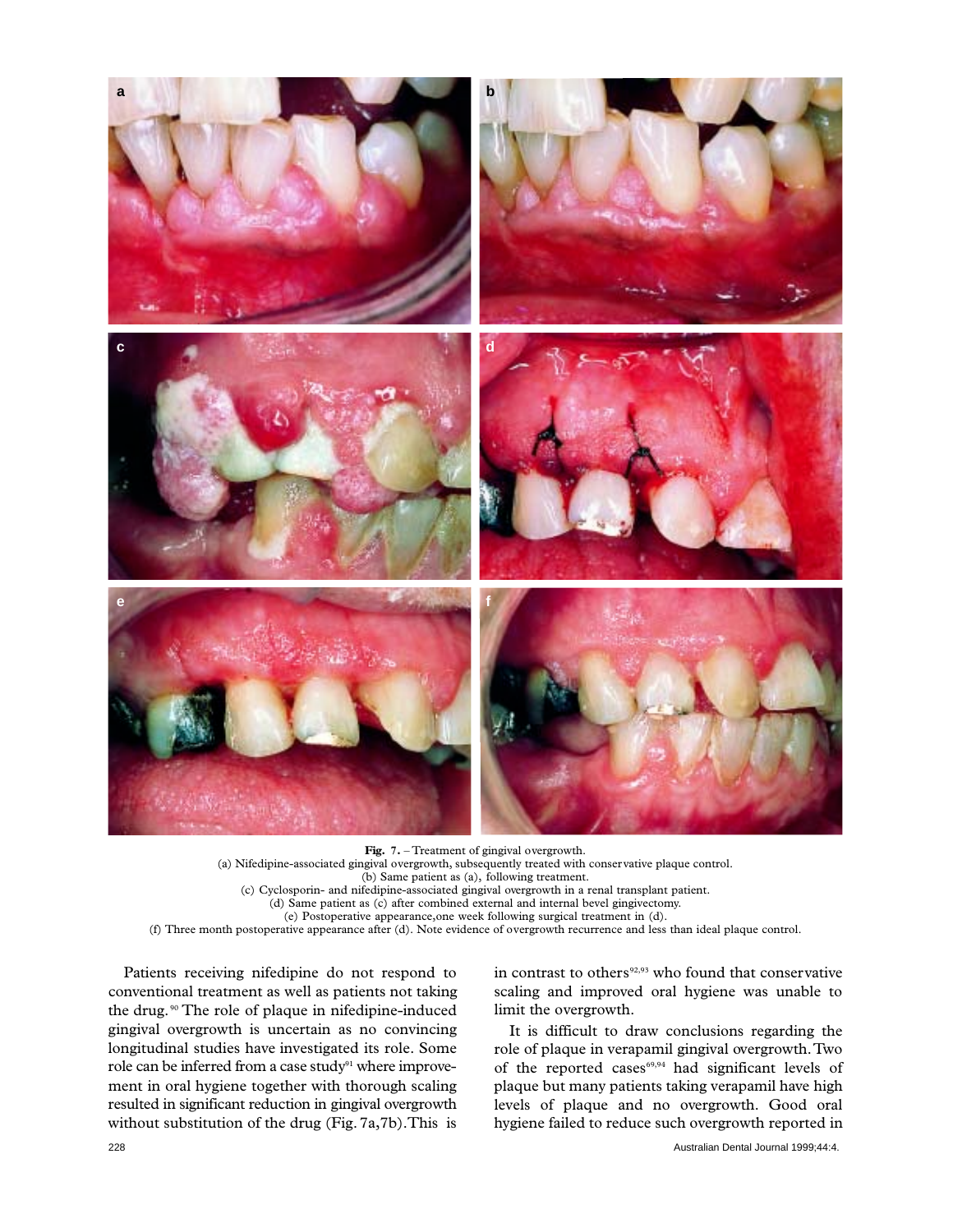

Fig. 8. – Non-drug-induced gingival overgrowth due to: (a) Poor plaque control. (b) Hereditary gingivofibromatosis. (c) Myxofibroma. (d) Iatrogenic, poor subgingival crown margins.

children.79 Little information is available regarding plaque control and the other CCBs but it is assumed that the situation would be similar to those mentioned.

#### *Surgical treatment*

The need for, and timing of, any surgical intervention needs to be carefully assessed. Surgery is normally performed for cosmetic/aesthetic needs before any functional need is manifested. In cases where drug therapy is likely to continue for many years, psychosocial considerations need to be considered in an effort to reduce the frequency and extent of any surgical intervention. While classical external bevel gingivectomy is still a viable treatment option, the large denuded connective tissue wound that results can be painful and requires careful postoperative care to prevent infection. There is a tendency towards the use of either a total or partial internal bevel gingivectomy approach.This technically more demanding approach has the benefit of allowing 'primary closure' thus reducing the chances of postoperative complications, however, it requires more time and skill to accomplish (Fig. 7c-7f).

Surgical treatment of PHT-, Cs- and CCB-induced gingival overgrowth has centred on gingivectomy by conventional methods and, more recently, the use of  $CO<sub>2</sub>$  lasers.<sup>95,96</sup> The  $CO<sub>2</sub>$  laser has been advocated because of the decreased surgical time, rapid postoperative haemostasis and the fact that often the underlying medical conditions are relative contraindications for conventional surgery.

Surgical excision has been tried in non-responding nifedipine cases<sup>97</sup> and it has been successful when combined with good oral hygiene.<sup>98</sup> Similar results have been found with verapamil<sup>79,94</sup> and diltiazem gingival overgrowth, although it does recur.<sup>99</sup> Most reports of amlodipine gingival overgrowth have also required surgical intervention. The only other reported case of felodipine gingival overgrowth received careful plaque control and surgical excision of the most prominent gingival tissue, however, the authors did not state how effective this therapy was.<sup>74</sup>

## **Combinations of medications associated with gingival o vergrowth**

The most common combination of drugs that cause gingival overgrowth is Cs and nifedipine.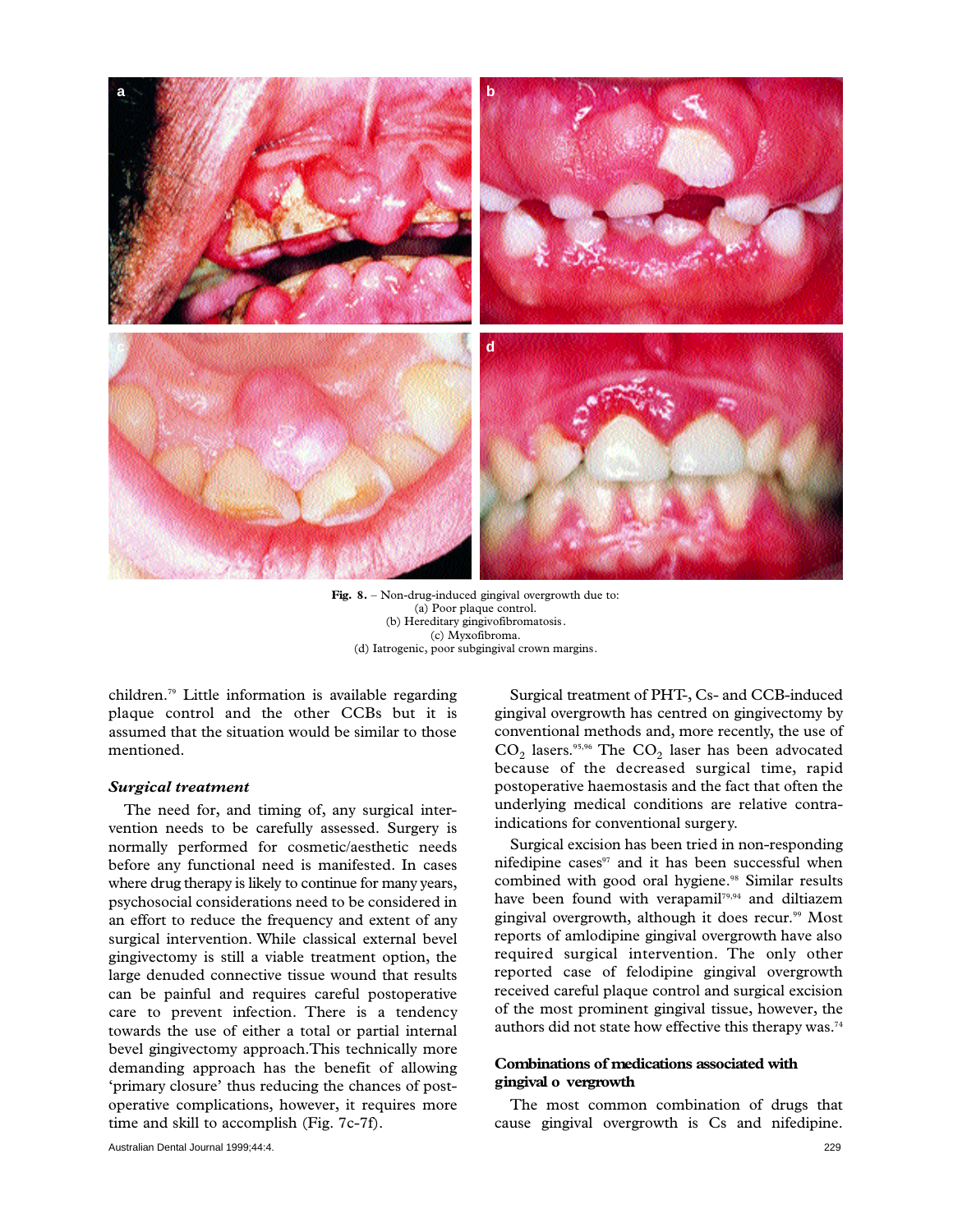

**Fig.9.** – Estimated number of prescriptions for all drugs commonly associated with gingival overgrowth in Australia, 1994-98.†

Nifedipine is used frequently to treat hypertension which may be primary or secondary to Cs nephrotoxicity. A significant increase in the incidence of gingival overgrowth has been described in renal transplant patients taking nifedipine as well as Cs compared with those taking Cs alone (51 per cent compared with 8 per cent).<sup>100</sup> Other investigators have reported an increased prevalence and severity in renal patients taking both drugs (Fig. 7c). They concluded that local factors and pharmacological parameters were unrelated to overgrowth and indicated a trend for HLA A19-positive patients to show signs of gingival overgrowth, suggesting an underlying genetic susceptibility.101

Further studies of renal and cardiac transplant patients have suggested that while the incidence of clinically significant gingival overgrowth may be similar, the severity of overgrowth appears to be significantly greater in those receiving both Cs and nifedipine.102 Patients taking both drugs had significantly higher gingival overgrowth scores, probing depths and a greater need for surgery.

Verapamil and Cs interactions have also been investigated in renal transplant patients.While there was an increased prevalence and severity of gingival overgrowth in patients taking both drugs, this was not significant.The dosage of either drug was unrelated to overgrowth. The authors concluded that verapamil was having no augmenting effect on either the severity or the prevalence of the gingival overgrowth.<sup>103</sup>

#### **Concluding comments**

The authors have noted that the common druginduced gingival overgrowths have a similar clinical appearance (particularly when fully established) and their histological appearances are also very alike.The gingival overgrowth appears to develop from enlarged interdental papillae which coalesce, unlike other forms of gingival overgrowth (hereditary, iatrogenic,

etc.) which usually involve an enlargement of the entire gingival apparatus. At a cellular level,although a little more variable, the general presentation is of an excess of fairly normal tissue often with an overlying chronic inflammation. The selectivity of the overgrowth towards the anterior region of the mouth in some patients suggests a number of factors (including a genetic predisposition) may interact with the local environment resulting in overgrowth. The possible pathogenesis of gingival overgrowth is the subject of an excellent review by Seymour *et al*. 104 With such a broad range of medications it seems likely that a number of different molecular changes can result in similar cellular and tissue appearances. The dentist should always be conscious that many non-medication-induced overgrowths may have a similar appearance, without the drug history (Fig. 8).

Treatment is generally centred on drug substitution, if possible, and effective plaque control. When these measures fail to resolve the overgrowth to a satisfactory level, then surgical intervention, usually by internal bevel gingivectomy, provides a good short-term outcome. The use of lasers to provide a sealed conventional gingivectomy wound is also suggested, particularly when substantial haemorrhage is expected. It should be emphasised that these treatment options do not necessarily prevent recurrence and patients should be made aware of this fact.

It seems likely that the use of medications with the potential to cause gingival overgrowth will increase (Fig. 9). Even accepting the lowest reported prevalence figures, it can be assumed that most dentists will have a number of patients in their care (approximately 10) who will suffer from gingival overgrowth. A clear understanding of the drugs that cause this phenomenon and the management of these cases is important for all dentists.

#### **References**

- 1. Adverse Drug Reaction Advisory Committee. Drug induced gingival overgrowth. Australian Adverse Drug Reactions Bulletin 1999;18:6-7.
- 2. Lokken P, SkomedalT. Gingival hyperplasia induced by calcium channel blockers. Rare or frequent in Norway? Tidsskr Nor Laegeforen 1992;112:1978-1980.
- 3. Kimball O. The treatment of epilepsy with sodium diphenylhydantoinate. JAMA 1939;112:1244-1245.
- 4. Hassell T. Epilepsy and the oral manifestations of phenytoin therapy Basel: Karger,1983.
- 5. Thomason J, Seymour R,Rawlins M. Incidence and severity of phenytoin-induced gingival overgrowth in epileptic patients in general medical practice. Community Dent Oral Epidemiol 1992;20: 288-291.
- 6. HassellT, O'Donnell J, Pearlman J,Tesini D, MurphyT, Best H. Phenytoin-induced gingival overgrowth in institutionalised epileptics. J Clin Periodontol 1984;11:242-253.
- 7. Darling M, Arendorf T, Shaikh A, Stephen L. Gingival hyperplasia of an edentulous alveolar ridge in an epileptic – a case report. N Z Dent J 1988;84:114-116.
- 8. McCord J,Sloan P, Quayle A,Hussey D. Phenytoin hyperplasia occurring under complete dentures:a clinical report.J Prosthet Dent 1992;68:569-572.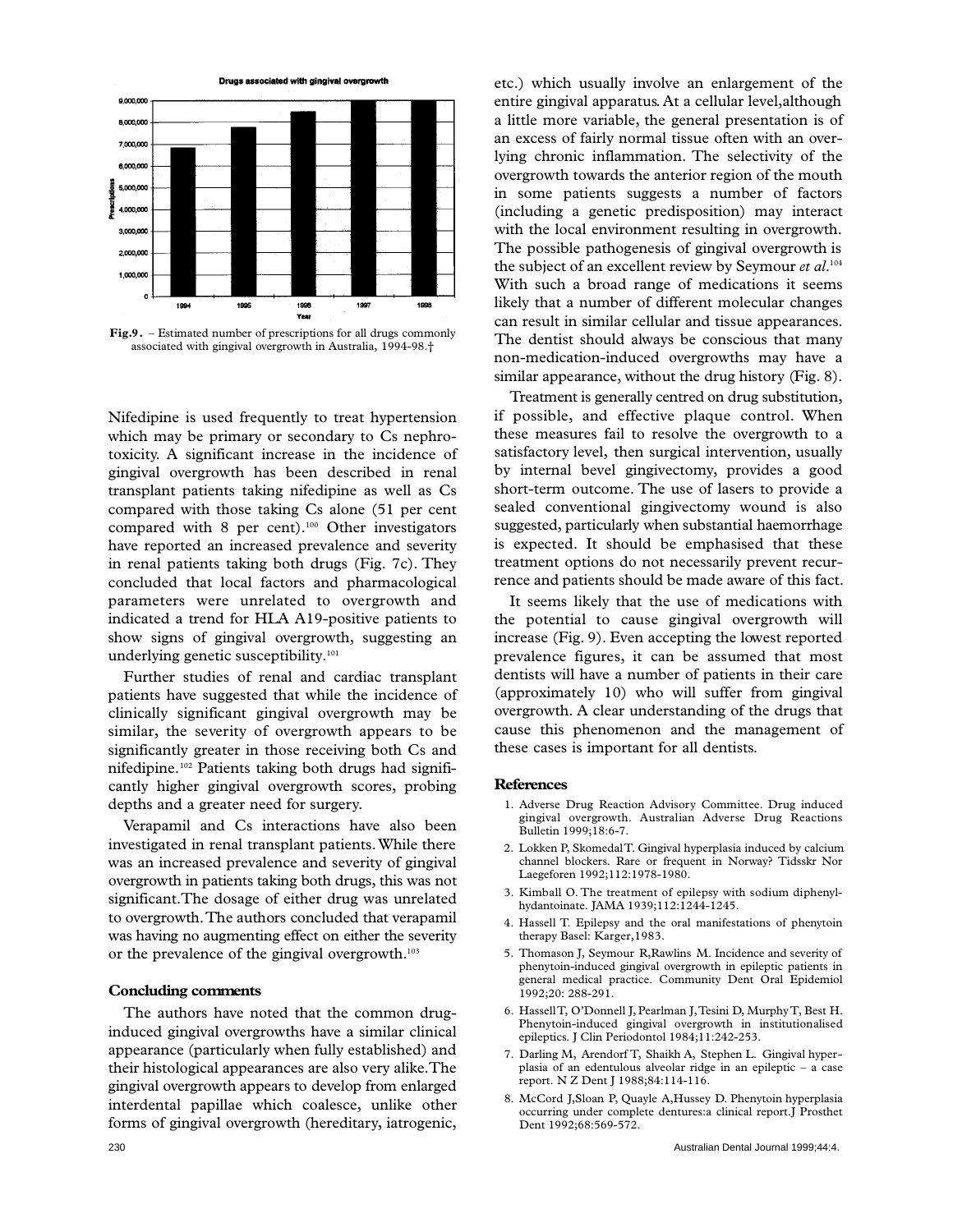- 9. Peñarrocha-Diago M, Bagán-Sebastián J, Vera-Sempere F. Diphenylhydantoin-induced gingival overgrowth in man: A clinico-pathological study. J Periodontol 1990;61:571-574.
- 10. Panuska H,Gorlin R,Bearman J,Mitchell D.The effect of anticonvulsant drugs upon the gingiva – a series of analyses of 1048 patients II. J Periodontol 1961;31:15-28.
- 11. AddyV, McElnay J,Eyre D, Campbell N,D'Arcy P. Risk factors in phenytoin-induced gingival hyperplasia. J Periodontol 1983;54:373-377.
- 12. Steinberg S, Steinberg A. Phenytoin-induced gingival overgrowth in severely retarded children. J Periodontol 1982;53:429-433.
- 13. Pihlstrom B, Carson J, Smith Q, Bastien S, Keenan K. Prevention of phenytoin associated gingival enlargement – a 15 month longitudinal study. J Periodontol 1980;51:311-317.
- 14. Modéer T, Dahllöf G. Development of phenytoin induced gingival overgrowth in non-institutionalised epileptic children subject to different plaque control programs. Acta Odontol Scand 1987;45:81-85.
- 15. Seymour R. Drug-induced gingival overgrowth. Adverse Drug React Toxicol Rev 1993;12:215-232.
- 16. Hassell T, Gilbert G. Phenytoin sensitivity of fibroblasts as the basis for susceptibility to gingival enlargement. Am J Pathol 1983;112:218-223.
- 17. Hassell T, Page R, Lindhe J. Histologic evidence for impaired growth control in diphenylhydantoin gingival overgrowth in man.Arch Oral Biol 1978;23:381-384.
- 18. Goultschin J, Shoshan S. Inhibition of collagen breakdown by diphenylhydantoin. Biochim Biophys Acta 1980;631:188-191.
- 19. May L, Tan E, Holness R, Vitto J. Phenytoin modulates connective tissue metabolism and cell proliferation in human skin fibroblast cultures. Arch Dermatol 1985;121:79-83.
- 20. Kantor M, Hassell T. Increased accumulation of sulfated glycosaminoglycans in cultures from human fibroblasts from phenytoin-induced gingival overgrowth. J Dent Res 1983;62:383-387.
- 21. Suresh R, Puvanakrishnan R, Dhar S. Alterations in human gingival glycosaminoglycan pattern in inflammation and phenytoin induced overgrowth. Mol Cell Biochem 1992;115:149-154.
- 22. Brunius G, Modéer T. Effect of phenytoin on intracellular <sup>45</sup>Ca<sup>2+</sup> accumulation in gingival fibroblasts *in vitro*. J Oral Pathol Med 1989;18:485-489.
- 23. Marshall R,Bartold P. Medication induced gingival overgrowth. Oral Dis 1998;4:130-151.
- 24. Modéer T, Dahllöf G, Karsten J, Otteskog P. Potentiation of fibroblast DNA synthesis by a phenytoin-induced mononuclear cell derived factor *in vitro*. Scand J Dent Res 1989;87:186-187.
- 25. Dill R, Miller E, Weil T, Lesley S, Farmer G, Lacopino A. Phenytoin increases gene expression for platelet derived growth factor B chain in macrophages and monocytes. J Periodontol 1993;64:169-173.
- 26. Soory M, Kasasa S. The effects of epidermal growth factor, interleukin-1, and phenytoin, alone and in combination on  $C_{19}$ steroid conversions in fibroblasts. J Periodontol 1997;68:819-826.
- 27. Inoue F, Harrison J. Folic acid and phenytoin hyperplasia. Lancet 1981;2:86.
- 28. Poppell T, Keeling S,Collins F, Hassell T. Effect of folic acid on recurrence of phenytoin-induced gingival overgrowth following gingivectomy. J Clin Periodontol 1991;18:134-139.
- 29. Seymour R,Heasman P. Drugs,diseases,and the periodontium. Oxford: Oxford University Press, 1992.
- 30. Seymour R, Smith D,Turnball D. The effects of phenytoin and sodium valproate on the periodontal health of adult epileptics. J Clin Periodontol 1985;12:413-419.
- 31. Syrjanen S, Syrjanen K. Hyperplastic gingivitis in a child receiving sodium valproate. Proc Finn Dent Soc 1979;75:95-98.
- 32. Behari M. Gingival hyperplasia due to sodium valproate. J Neurol Neurosurg Psychiatry 1991;45:279-280.
- 33. Gregoriou A, Schneider P, Shaw P. Phenobarbital-induced gingival overgrowth? Report of two cases and complications in management.J Dent Child 1996;63:408-413.

Australian Dental Journal 1999;44:4. 231

- 34. Katz J, Givol N, Chaushu G, Taicher S, Shemer J. Vigabatrininduced gingival overgrowth. J Clin Periodontol 1997;24:180-182.
- 35. Calne R,Thiru S, McMaster P, *et al*. Cyclosporin-A in patients receiving renal allografts from cadaver donors. Lancet 1978;1:1323-1327.
- 36. Starzl T,Weil R, Iwatsuki S, *et al*. The use of cyclosporin A and prednisone in cadaver kidney transplantation. Surg Gynecol Obstet 1980;151:17-26.
- 37. Rateitschak-Plüss E, Hefti A, Lörtscher R, Thiel G. Initial observation that cyclosporin-A induces gingival enlargement in man.J Clin Periodontol 1983;10:237-246.
- 38. Calne R, Rolles K, White D, *et al*. Cyclosporin-A in clinical organ grafting. Transpl Proc 1981;13:349-358.
- 39. Wysocki G, Gretzinger H, Laupacis A, Ulan R, Stiller C. Fibrous hyperplasia of the gingiva: A side effect of cyclosporin A therapy. Oral Surg Oral Med Oral Pathol 1983;55:274-278.
- 40. Tyldesley W, Rotter E. Gingival hyperplasia induced by cyclosporin-A. Br Dent J 1984;157:305-309.
- 41. Wondimu B, Dahllöf G, Berg U, Modéer T. Cyclosporin-Ainduced gingival overgrowth in renal transplant children.Scand J Dent Res 1993;101:282-286.
- 42. Friskopp J, Klintman G. Gingival enlargement. A comparison between cyclosporine and azothioprine treated renal allograft recipients. Swed Dent J 1986;10:85-92.
- 43. Seymour R, Jacobs D. Cyclosporin and the gingival tissues. J Clin Periodontol 1992;19:1-11.
- 44. Daley T, Wysocki G, Day C. Clinical and pharmacological correlations in cyclosporin-induced gingival hyperplasia. Oral Surg Oral Med Oral Pathol 1986;62:417-421.
- 45. Modéer T, Wondimu B, Larsson E, Jonzon B. Levels of cyclosporin-A (CsA) in saliva in children after oral administration of the drug in mixture or in capsule form. Scand J Dent Res 1992;100:366-370.
- 46. Seymour R, Smith D, Rogers S. The comparative effects of azathioprine and cyclosporin on some gingival health parameters of renal transplant patients. J Clin Periodontol 1987;14:610-613.
- 47. The Multiple Sclerosis Study Group. Efficacy and toxicity of cylosporine in chronic progressive multiple sclerosis:A randomized, double blinded, placebo controlled clinical trial. Ann Neurol 1990;27:591-605.
- 48. Thomason J, Seymour R, Ellis J, Kelly P, Parry G, Dark J, Idle J. Iatrogenic gingival overgrowth in cardiac transplantation. J Periodontol 1995;66:742-746.
- 49. Karpinia K, Matt M, Fennell R III, Hefti A. Factors affecting cyclosporine-induced gingival overgrowth in pediatric renal transplant recipients. Pediatr Dent 1996;18:450-455.
- 50. Niimi A, Tohnai I, Kaneda T, Takeuchi M, Nagura H. Immunohistochemical analysis of the effects of cyclosporin A on gingival epithelium. J Oral Pathol Med 1990;19:397-403.
- 51. Seymour R,Smith D.The effect of a plaque control programme on the incidence and severity of cyclosporin-induced gingival changes. J Clin Periodontol 1991;18:107-110.
- 52. Thomason J, Kelly P, Seymour R.The distribution of gingival overgrowth in organ transplant patients. J Clin Periodontol 1996;23:367-371.
- 53. Bartold P. Regulation of human gingival fibroblast growth and synthetic activity by cyclosporine-A *in vitro*. J Periodont Res 1989;24:314-321.
- 54. Barber M,Savage N,Seymour G.The effect of cyclosporin and lipopolysaccharide on fibroblasts: Implications for cyclosporininduced gingival overgrowth.J Periodontol 1992;63:397-404.
- 55. Tipton D, Stricklin G, Dabbous M. Fibroblast heterogeneity in collagenolytic response to cyclosporine. J Cell Biochem 1991;46:152-165.
- 56. Thomason J,Seymour R, Ellis J, *et al*. Determinants of gingival overgrowth severity in organ transplant patients: An examination of the role of HLA phenotype. J Clin Periodontol 1996;23:628-634.
- 57. Cebeci I, Kantarci A, Firatli E, et al. Evaluation of the frequency of HLA determinants in patients with gingival overgrowth induced by cyclosporine-A. J Clin Periodontol 1996;23:737-742.